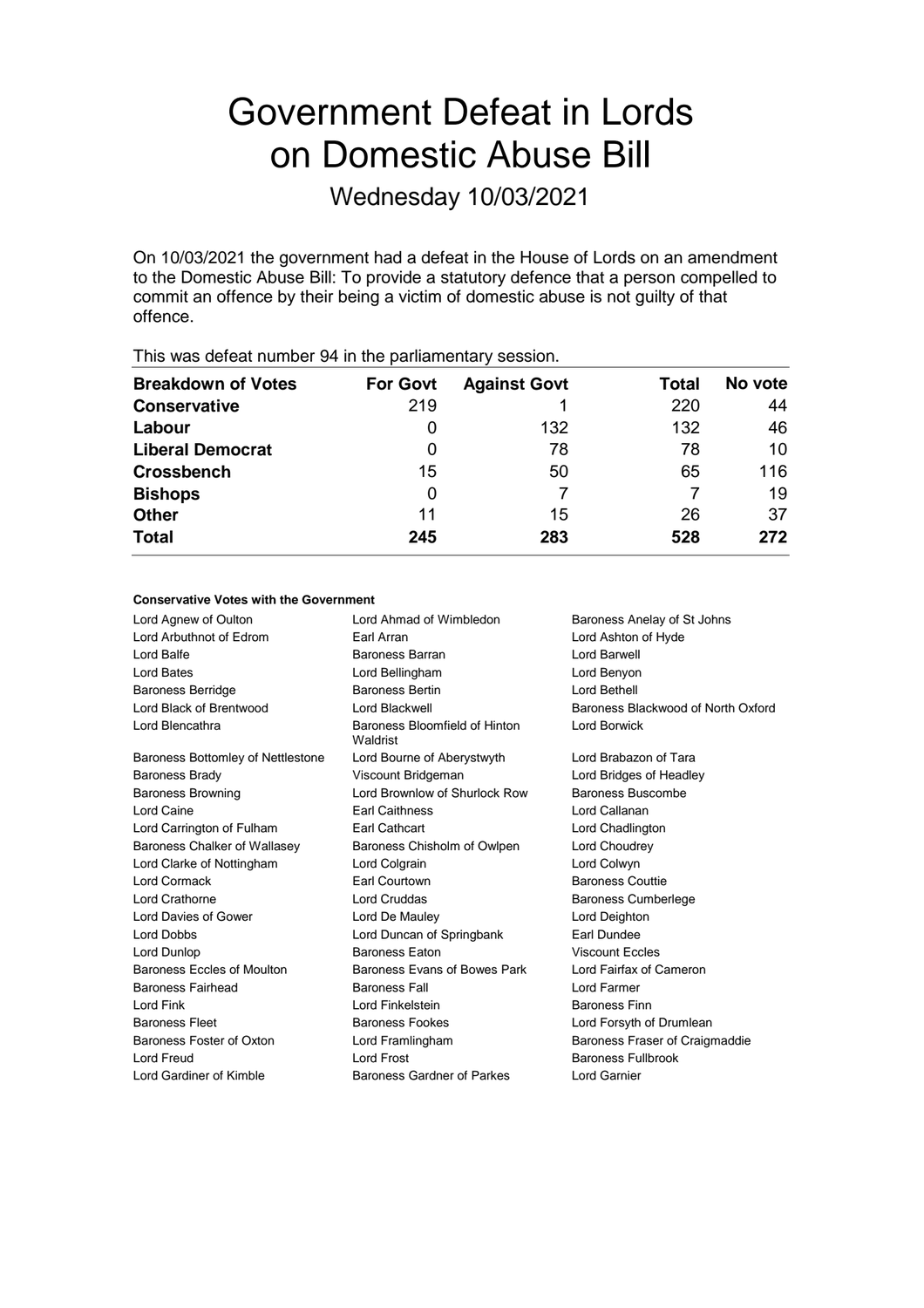Lord Young of Cookham Lord Young of Graffham Viscount Younger of Leckie

Lord Geddes Lord Gilbert of Panteg Lord Glenarthur Lord Glendonbrook Lord Godson Lord Gold<br>
Lord Gold Gold Lord Golds Lord Goldsmith of Richmond Park Lord Goodlad Lord Goldsmith of Richmond Park Lord Grade of Yarmouth Lord Greenhalgh Lord Griffiths of Fforestfach Lord Grimstone of Boscobel Viscount Hailsham Lord Hamilton of Epsom Lord Hammond of Runnymede Lord Hannan of Kingsclere Lord Harris of Peckham Lord Haselhurst Lord Hayward Lord Henley Lord Herbert of South Downs Lord Hill of Oareford Lord Hodgson of Astley Abbotts Lord Holmes of Richmond Lord Horam Lord Howard of Lympne Lord Howard of Rising **Earl Howe** Earl Howe Lord Howell of Guildford Lord Hunt of Wirral **Baroness Jenkin of Kennington** Lord Johnson of Marylebone Lord Jopling Lord Kamall Lord Keen of Elie Lord King of Bridgwater Lord Kirkham Lord Kirkhope of Harrogate Lord Lamont of Lerwick Lord Lancaster of Kimbolton Lord Lang of Monkton Lord Lansley Lord Leigh of Hurley Lord Lexden Lord Lilley Earl Lindsay Lord Lingfield Earl Liverpool Lord Livingston of Parkhead Marquess of Lothian Lord Mackay of Clashfern **Lord Mancroft Baroness Manzoor** Baroness Manzoor Lord McColl of Dulwich Baroness McGregor-Smith Lord McInnes of Kilwinning Baroness McIntosh of Pickering Lord McLoughlin Lord Mendoza Baroness Meyer **Baroness Mobarik** Baroness Mobarik **Duke of Montrose** Baroness Morgan of Cotes **Baroness Morris of Bolton** Baroness Morrissey Lord Moylan Lord Moynihan Lord Naseby Lord Nash **Baroness Neville-Jones** Baroness Neville-Rolfe Baroness Newlove Baroness Nicholson of Winterbourne Baroness Noakes Lord Northbrook Lord Norton of Louth Lord Parkinson of Whitley Bay Lord Patten of Barnes Baroness Penn Lord Pickles Baroness Pidding **Communist Communist Communist Communist Communist Communist Communist Communist Communist Communist Communist Communist Communist Communist Communist Communist Communist Communist Communist Communist Comm** Lord Porter of Spalding Lord Price Lord Ranger Baroness Rawlings **Lord Reay Lord Reay Baroness Redfern** Lord Renfrew of Kaimsthorn Viscount Ridley Lord Risby Lord Robathan **Baroness Rock** Lord Rose of Monewden Lord Rotherwick Baroness Sanderson of Welton Lord Sarfraz Lord Sassoon **Baroness Sater** Baroness Scott of Bybrook Baroness Seccombe Lord Sharpe of Epsom Lord Sheikh Lord Sherbourne of Didsbury **Baroness Shields** Lord Shinkwin Earl Shrewsbury **Example 20** Lord Smith of Hindhead **Baroness** Stedman-Scott Lord Sterling of Plaistow Lord Stewart of Dirleton Lord Strathclyde Baroness Stroud **Baroness Sugg Contains Act and Suri** Baroness Sugg Lord Suri Lord Swinfen Lord Taylor of Holbeach Lord Trefgarne Viscount Trenchard Lord True Lord Tugendhat Lord Udny-Lister Viscount Ullswater Lord Vaizey of Didcot Baroness Vere of Norbiton Baroness Verma Lord Vinson Lord Wakeham **Lord Waldegrave of North Hill** Lord Wasserman Lord Wei **Lord Wharton of Yarm** Cord Whitby Baroness Williams of Trafford Lord Wolfson of Tredegar Baroness Wyld

**Conservative Votes against the Government** Lord Randall of Uxbridge

## **Labour Votes with the Government**

|  |  | <b>Labour Votes against the Government</b> |  |
|--|--|--------------------------------------------|--|
|--|--|--------------------------------------------|--|

Baroness Adams of Craigielea Lord Alli **Baroness Amos** Baroness Amos

Lord Anderson of Swansea **Baroness Armstrong of Hill Top** Lord Bach Baroness Bakewell **Lord Bassam of Brighton** Lord Berkeley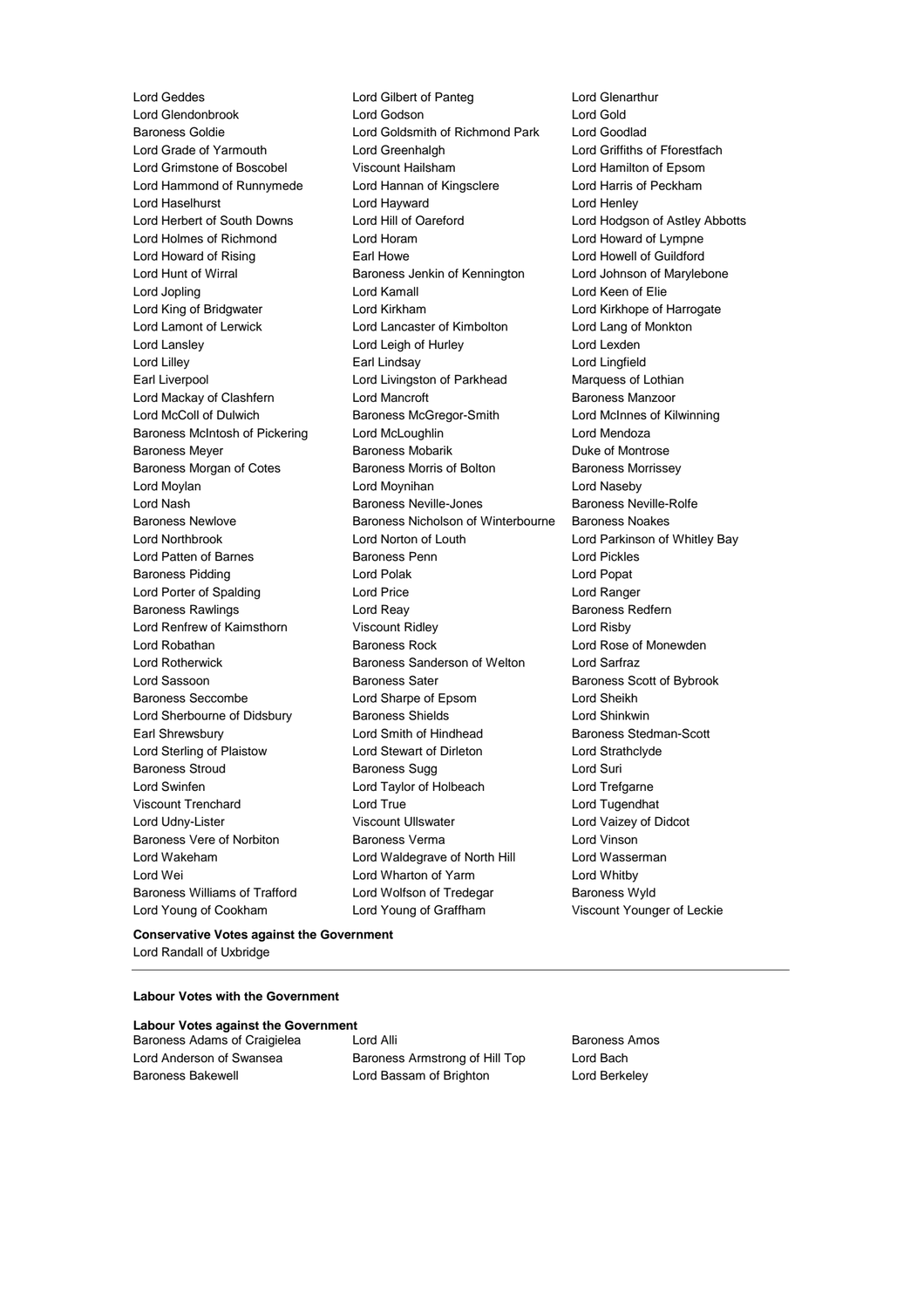Baroness Billingham Baroness Blower Lord Blunkett Lord Boateng Lord Bradley Lord Browne of Ladyton Baroness Bryan of Partick Lord Campbell-Savours Lord Carter of Coles Baroness Chakrabarti **Manual Chandos** Baroness Chapman of Darlington Baroness Clark of Kilwinning **Lord Clark of Windermere** Baroness Cohen of Pimlico Lord Collins of Highbury Baroness Crawley Lord Cunningham of Felling Lord Davidson of Glen Clova Lord Davies of Stamford Lord Davies of Oldham Lord Davies of Brixton **Baroness Donaghy Baroness Donaghy** Lord Donoughue Baroness Drake **Lord Dubs** Lord Dubs **Lord Eatwell** Lord Elder **Lord Foulkes of Cumnock** Baroness Gale Lord Giddens **Baroness Golding** Baroness Goudie Lord Grantchester Lord Grocott Lord Hain Lord Harris of Haringey Lord Haskel Lord Haughey Lord Haworth **Baroness Hayman of Ullock** Baroness Hayter of Kentish Town Baroness Healy of Primrose Hill Baroness Henig Baroness Hensen Baroness Hilton of Eggardon Lord Hollick Lord Howarth of Newport Lord Hoyle Baroness Hughes of Stretford Lord Hunt of Kings Heath Lord Jones Baroness Jones of Whitchurch Lord Judd Lord Kennedy of Southwark Baroness Kennedy of The Shaws Lord Khan of Burnley **Baroness Kingsmill** Baroness Kingsmill Baroness Lawrence of Clarendon Lord Layard Lord Leitch Lord Lennie **Lord Levy** Lord Levy **Baroness Liddell of Coatdyke** Lord Liddle **Lord Lipsey** Lord Lipsey **Baroness Lister of Burtersett** Lord MacKenzie of Culkein **Baroness Mallalieu** Lord Mandelson Baroness Massey of Darwen Lord Maxton Lord McAvoy Lord McConnell of Glenscorrodale Baroness McDonagh Baroness McIntosh of Hudnall Lord McKenzie of Luton Lord McNicol of West Kilbride Lord Mendelsohn Lord Mitchell **Lord Morris of Aberavon** Baroness Morris of Yardley Lord Murphy of Torfaen Baroness Nye Baroness Osamor Baroness Pitkeathley Lord Ponsonby of Shulbrede Lord Prescott Baroness Primarolo **Baroness Prosser Baroness Prosser** Lord Puttnam Baroness Quin **Baroness Ramsay of Cartvale** Baroness Rebuck Lord Robertson of Port Ellen Lord Rooker Lord Rosser Baroness Royall of Blaisdon Baroness Sherlock Lord Sikka Viscount Simon **Baroness Smith of Gilmorehill** Baroness Smith of Basildon Lord Snape Lord Soley Lord Stevenson of Balmacara Baroness Taylor of Bolton Baroness Thornton Lord Touhig Lord Triesman Lord Tunnicliffe Lord Turnberg Baroness Warwick of Undercliffe Lord Watson of Invergowrie Lord Watts Lord West of Spithead **Baroness Wheeler** Baroness Whitaker Lord Whitty Baroness Wilcox of Newport Lord Wills Lord Wood of Anfield Lord Woodley Lord Young of Norwood Green

#### **Liberal Democrat Votes with the Government**

## **Liberal Democrat Votes against the Government**

| Lord Addington                                | Lord Alderdice                     | Lord Allan of Hallam           |
|-----------------------------------------------|------------------------------------|--------------------------------|
| Baroness Bakewell of Hardington<br>Mandeville | <b>Baroness Barker</b>             | Lord Beith                     |
| Baroness Benjamin                             | Baroness Bonham-Carter of Yarnbury | Baroness Bowles of Berkhamsted |
| Lord Bradshaw                                 | Baroness Brinton                   | Lord Bruce of Bennachie        |
| Lord Burnett                                  | Baroness Burt of Solihull          | Lord Campbell of Pittenweem    |
| Lord Clement-Jones                            | Lord Dholakia                      | <b>Baroness Doocey</b>         |
| <b>Baroness Featherstone</b>                  | Lord Foster of Bath                | Lord Fox                       |
| Baroness Garden of Frognal                    | Lord German                        | Lord Goddard of Stockport      |
| Lord Greaves                                  | <b>Baroness Grender</b>            | <b>Baroness Hamwee</b>         |
| Baroness Harris of Richmond                   | <b>Baroness Humphreys</b>          | Lord Hussain                   |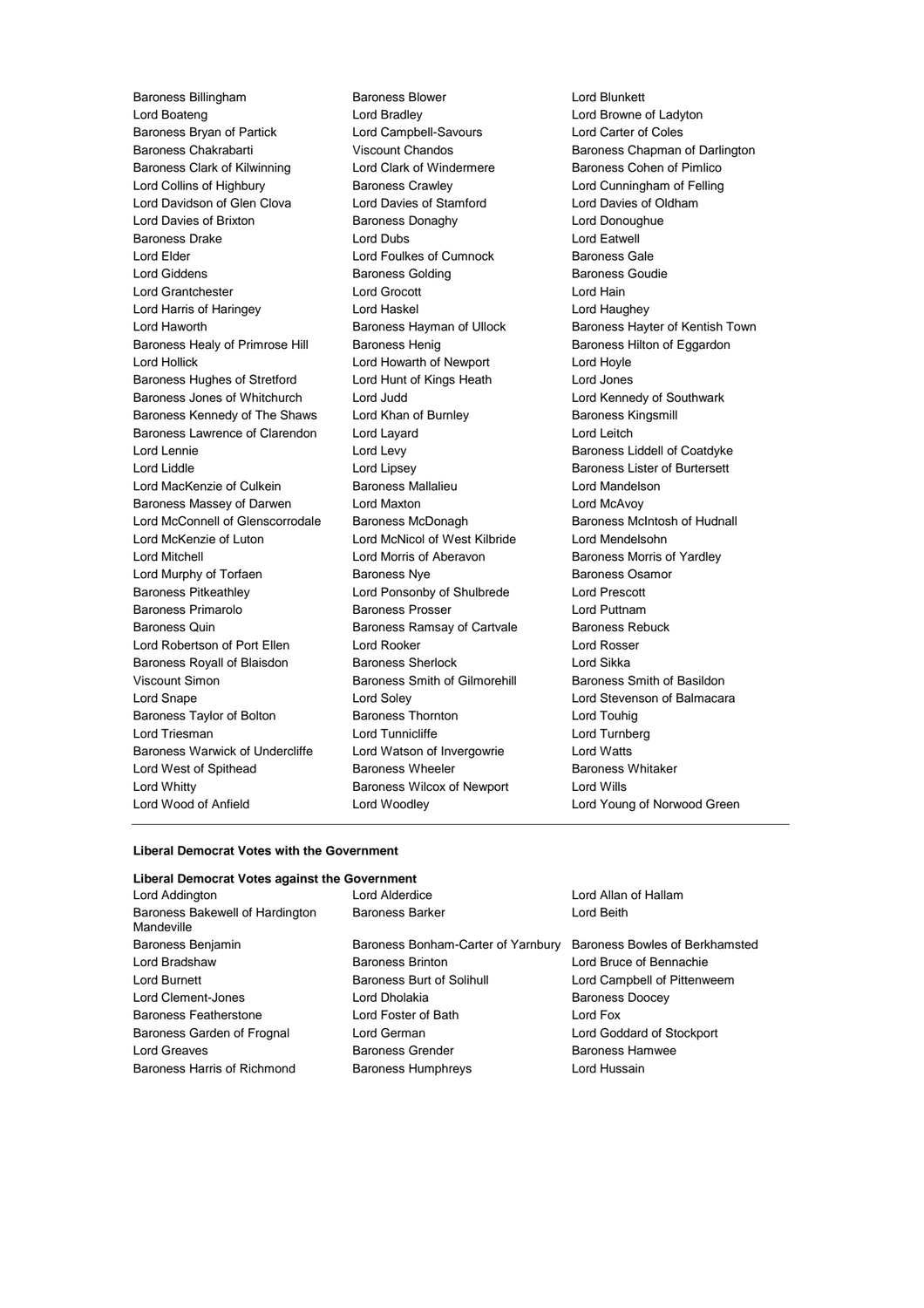| Baroness Hussein-Ece                | Baroness Janke                 | <b>Baroness Jolly</b>     |
|-------------------------------------|--------------------------------|---------------------------|
| Lord Jones of Cheltenham            | Baroness Kramer                | Lord Lee of Trafford      |
| <b>Baroness Ludford</b>             | Lord Marks of Henley-on-Thames | Lord McNally              |
| Baroness Miller of Chilthorne Domer | Lord Newby                     | Baroness Northover        |
| <b>Lord Oates</b>                   | Lord Paddick                   | Lord Palmer of Childs     |
| <b>Baroness Parminter</b>           | <b>Baroness Pinnock</b>        | Lord Purvis of Tweed      |
| <b>Baroness Randerson</b>           | Lord Razzall                   | Lord Redesdale            |
| <b>Lord Rennard</b>                 | Lord Roberts of Llandudno      | Baroness Scott of Ne      |
| Lord Scriven                        | <b>Baroness Sheehan</b>        | Lord Shipley              |
| Baroness Smith of Newnham           | Lord Stephen                   | Lord Stoneham of Dr       |
| Lord Storey                         | <b>Lord Stunell</b>            | <b>Baroness Suttie</b>    |
| Lord Taverne                        | Lord Taylor of Goss Moor       | Lord Teverson             |
| Baroness Thomas of Winchester       | Lord Thomas of Gresford        | <b>Baroness Thornhill</b> |
| Viscount Thurso                     | Lord Tope                      | Lord Tyler                |
| Baroness Tyler of Enfield           | Lord Verjee                    | Lord Wallace of Salta     |
| <b>Baroness Walmsley</b>            | Lord Willis of Knaresborough   | Lord Wrigglesworth        |

## almer of Childs Hill **Exames Scott of Needham Market** toneham of Droxford **Barones** Thornhill 'allace of Saltaire 'rigglesworth

## **Crossbench Votes with the Government**<br>Lord Aberdare Lor

Lord Anderson of Ipswich Lord Botham Baroness Butler-Sloss Earl Courtenay of Devon Viscount Craigavon Lord Dannatt **Baroness Deech** Earl Erroll Lord Grabiner **Lord Hannay of Chiswick** Baroness Hogg

## **Crossbench Votes against the Government**

Lord Bichard **Lord Birt** Lord Birt **Baroness Boycott** Lord Brown of Eaton-under-Heywood Baroness Bull Baroness Cavendish Little Venice Lord Chartres **Earl Clancarty** Early Clance Early Lord Crisp Lord Cromwell **Lord Curry of Kirkharle** Baroness D'Souza Lord Freyberg **Baroness Greengross** Lord Greenway Baroness Grey-Thompson **Lord Harries of Pentregarth** Baroness Hayman Lord Hogan-Howe **Baroness Hollins** Baroness Hollins **Baroness Hunt of Bethnal Green** Lord Kerr of Kinlochard Lord Kerslake Baroness Kidron Lord Mair Baroness Masham of Ilton Baroness Meacher Baroness Neuberger **Baroness O'Loan** Baroness O'Loan Baroness O'Neill of Bengarve Lord Patel **Baroness Prashar Lord Ravensdale** Lord Rees of Ludlow Lord Ricketts Lord Russell of Liverpool Earl Sandwich **Lord Smith of Kelvin** Duke of Somerset Earl Stair **Baroness Stern Baroness Stern Earl Stair** Lord Thurlow Lord Walker of Aldringham Baroness Wheatcroft **Lord Wilson of Dinton** Lord Woolf **Baroness Young of Hornsey** 

Lord Alton of Liverpool Lord Best

# Lord Kilclooney Lord Pannick Lord Trevethin and Oaksey

### **Bishop Votes with the Government**

### **Bishop Votes against the Government**

Bishop of Derby Bishop of Gloucester Bishop of Lincoln Bishop of London **Bishop of Manchester** Bishop of Southwark Bishop of Worcester

## **Other Votes with the Government**

Baroness Fox of Buckley **Lord Gadhia** Lord Gadhia Lord Hay of Ballyore Baroness Hoey **Lord McCrea Magherafelt and** 

Lord Browne of Belmont Lord Dodds of Duncairn Lord Empey Cookstown Lord Pearson of Rannoch Lord Taylor of Warwick

Lord Morrow